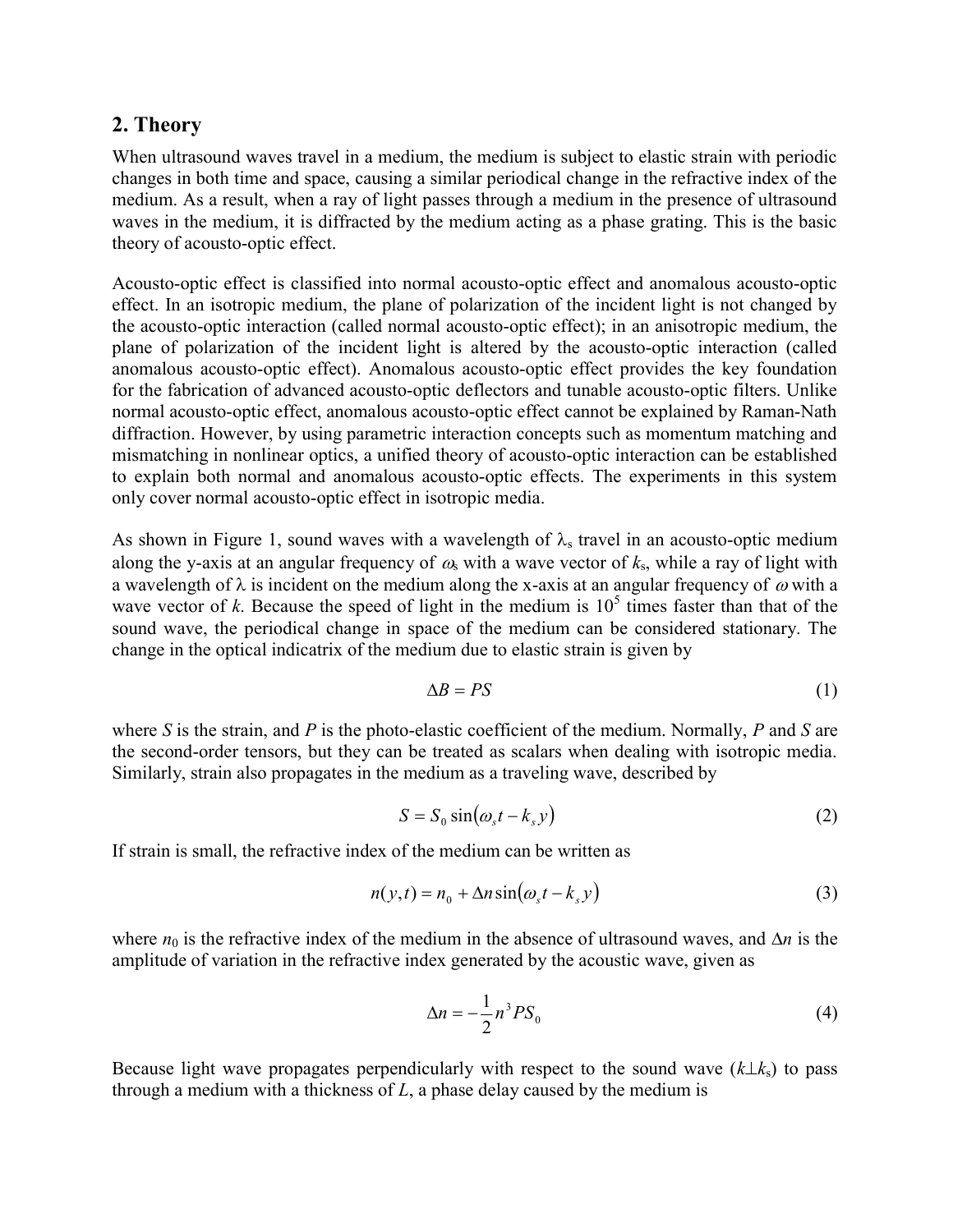$$
\Delta \phi = k_0 n(y, t) L = k_0 n_0 L + k_0 \Delta n L \sin(\omega_s t - k_s y) = \Delta \phi_0 + \delta \phi \sin(\omega_s t - k_s y) \tag{5}
$$

Where  $k_0$  is the wave vector of light in vacuum,  $\Delta \phi_0$  is the phase delay caused by the medium in the absence of ultrasound, and the second term is the added phase delay caused by the ultrasound (phase modulation). Obviously, the wavefront of the incident light is altered by the ultrasound to become wrinkled wavefront, hence the propagation characteristic of the light is altered by the medium in the presence of ultrasound. As a result, diffraction of light occurs.



Figure 1 Schematic of acousto-optic diffraction

If the oscillation of the electric field vector of light at the incident plane (x=-L/2) is  $E_i= Ae^{it}$ , then the superposition of diffracted light exiting from the exit plane  $(x=L/2)$  at a location on the xy plane but far from the exit plane can be expressed as

$$
E \propto A \int_{-\frac{b}{2}}^{\frac{b}{2}} e^{i[(\omega t - k_0 n(y,t)L) - k_0 y \sin \theta]} dy
$$
 (6)

Equation (6) can be further rewritten as

$$
E = Ce^{i\omega t} \int_{-\frac{b}{2}}^{\frac{b}{2}} e^{i\delta\phi \sin(k_s y - \omega_s t)} e^{-ik_0 y \sin\theta} dy
$$
 (7)

where b is the diameter of the light beam,  $\theta$  is the diffraction angle, C is a constant related to the amplitude of the incident wave.

By using the expression for Bessel functions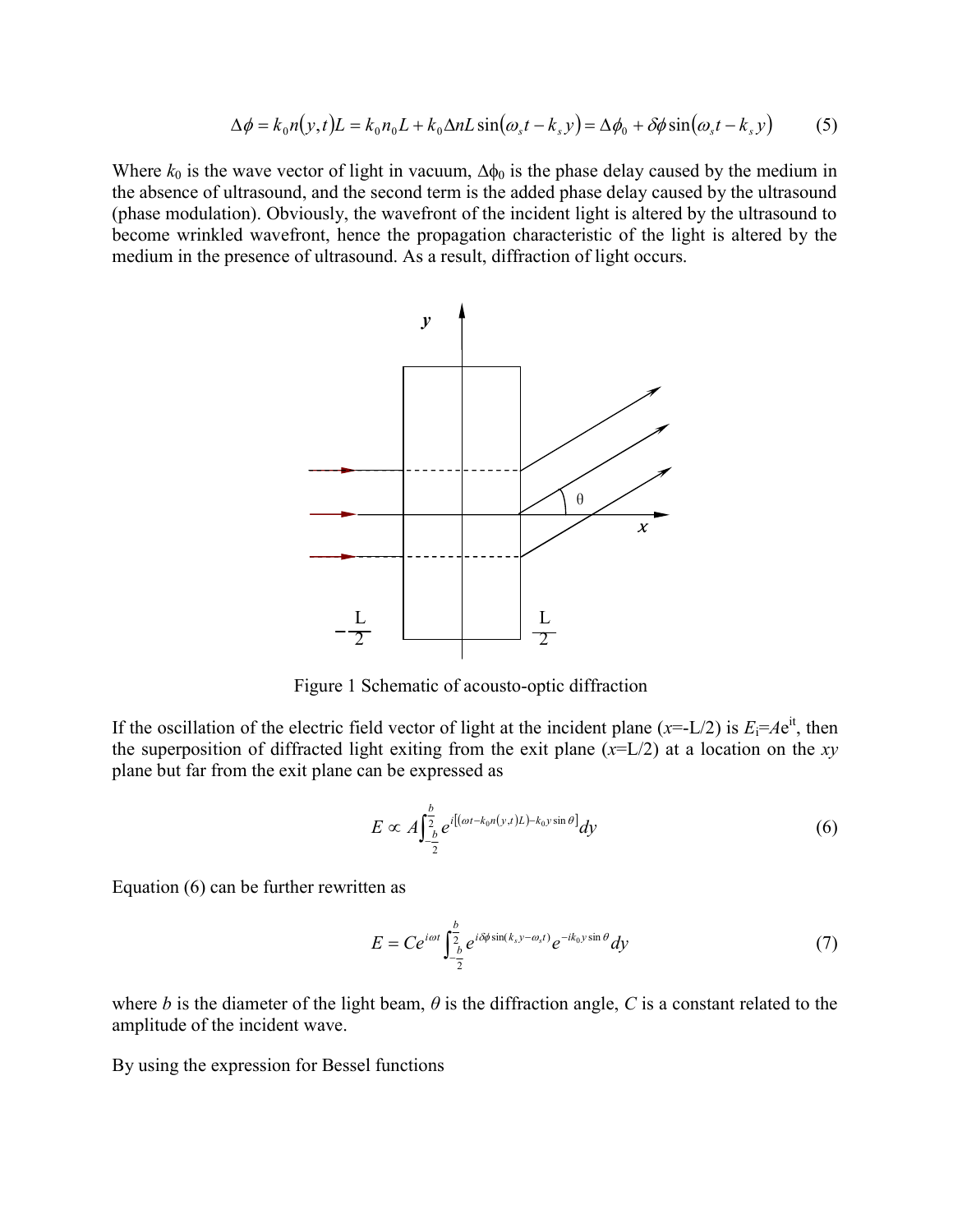$$
e^{ia\sin\theta} = \sum_{m=-\infty}^{\infty} J_m(a)e^{im\theta} \tag{8}
$$

Equation (7) can be further expressed as

$$
e^{ia\sin\theta} = \sum_{m=-\infty}^{\infty} J_m(a)e^{im\theta}
$$
(8)  
expressed as  

$$
E = Cb \sum_{m=-\infty}^{\infty} J_m(\delta\phi)e^{i(\omega - m\omega_s)t} \frac{\sin[b(mk_s - k_0 \sin \theta)/2]}{b(mk_s - k_0 \sin \theta)/2}
$$
(9)  
order diffraction in equation (9) is  

$$
E_m = E_0 e^{i(\omega - m\omega_s)t}
$$
(10)  

$$
E_0 = CbJ_m(\delta\phi) \frac{\sin[b(mk_s - k_0 \sin \theta)/2]}{b(mk_s - k_0 \sin \theta)/2}
$$
(11)  

$$
\sin(x)/x
$$
 is maximum when  $x=0$ , the diffraction angle of the  $m^{\text{th}}$ -order  
termined by

The term related to the  $m<sup>th</sup>$ -order diffraction in equation (9) is

$$
E_m = E_0 e^{i(\omega - m\omega_s)t} \tag{10}
$$

$$
E_0 = CbJ_m(\delta\phi) \frac{\sin[b(mk_s - k_0 \sin \theta)/2]}{b(mk_s - k_0 \sin \theta)/2}
$$
(11)

Because the sinc function  $sin(x)/x$  is maximum when  $x=0$ , the diffraction angle of the  $m<sup>th</sup>$ -order maximum diffraction is determined by

$$
\sin \theta_m = m \frac{k_s}{k_0} = m \frac{\lambda_0}{\lambda_s} \tag{12}
$$

where  $\lambda_0$  is the wavelength of light in vacuum.

Obviously, the medium with strain caused by ultrasound waves acts as a diffraction grating with a grating period equal to the wavelength of the ultrasound in the medium. It is known from equation (10) that the angular frequency of the  $m<sup>th</sup>$ -order diffracted light is

$$
\omega_m = \omega - m\omega_s \tag{13}
$$

Thus, the diffracted light is still monochromatic, but with a slightly shifted frequency ( $\omega > \omega_s$ ).

The maximum intensity of the  $m<sup>th</sup>$ -order diffracted light is given by

$$
I_m = E_m E_m^* = E_0 E_0^* = C^2 b^2 J_m^2 (\delta \phi) = I_0 J_m^2 (\delta \phi)
$$
 (14)

The diffraction efficiency  $(\eta_m)$  of the m<sup>th</sup>-order diffracted light is defined as the ratio of the intensity of the  $m<sup>th</sup>$ -order diffracted light to that of incident light. It is apparent from equation (14) that  $\eta_m$  is proportional to the square of  $J_m(\delta\phi)$ . If m is an integer, then  $J_m(a) = (-1)^m J_m(a)$ . Therefore, the positive- and negative-order diffracted light is distributed symmetrically around the  $0<sup>th</sup>$ -order diffracted light (undiffracted).

If light is incident on the medium with an angle and the length of acousto-optic interaction is less than  $(\lambda_s)^2/2\lambda_0$ , then diffraction angle of the m<sup>th</sup>-order maximum diffraction is given by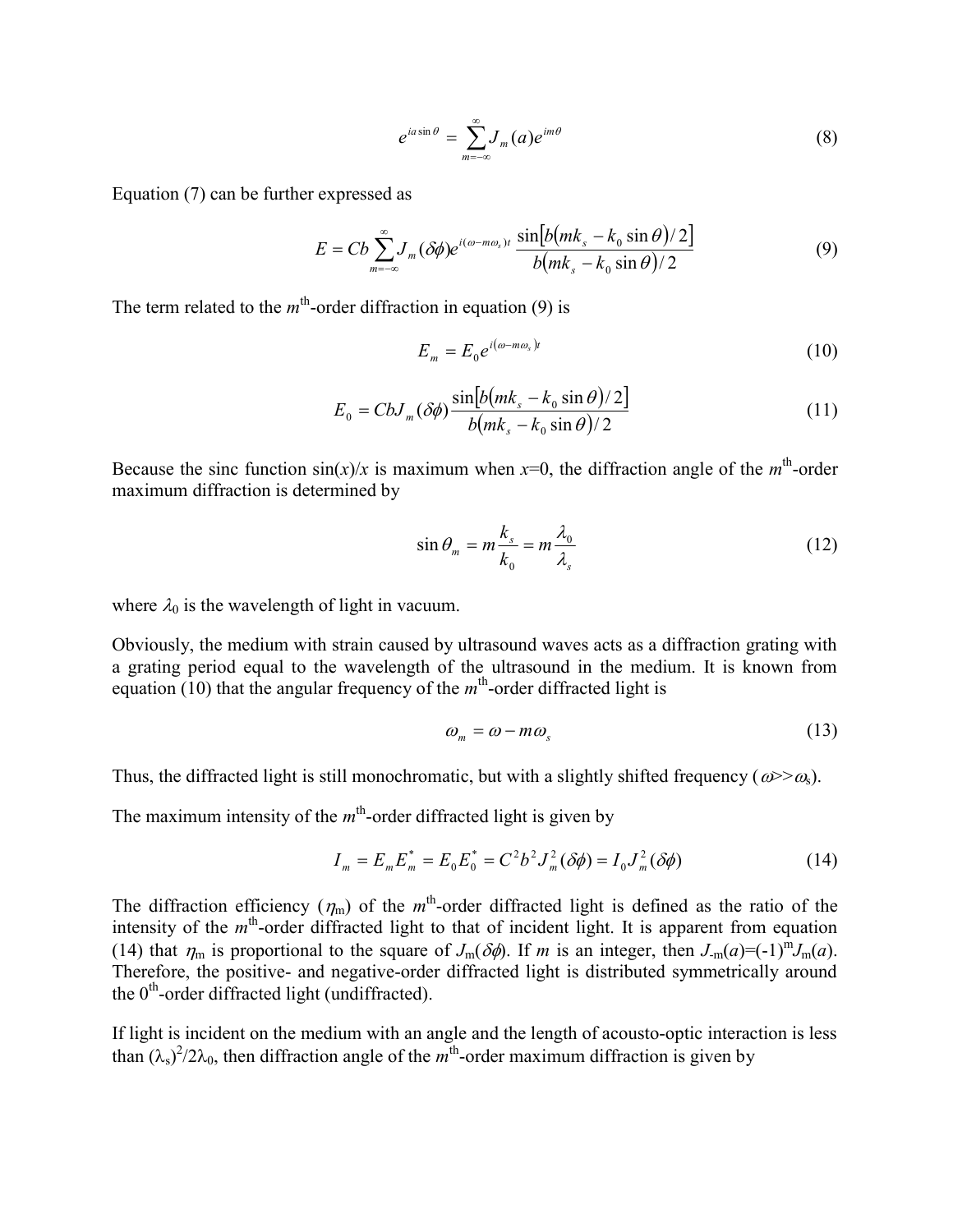$$
\sin \theta_m = \sin \theta_i + m \frac{\lambda_0}{\lambda_s} \tag{15}
$$

where  $\theta_i$  is the intersection angle between the wave vectors of incident light and ultrasound. Such diffraction is called Raman-Nath diffraction (with a small acouto-optic interaction length). Under Raman-Nath diffraction regime, the medium acts as a plane phase grating.

If the acousto-optic interaction length is larger than  $(\lambda_s)^2/2\lambda_0$ , it falls into the Bragg diffraction regime in which only  $\pm 1^{st}$ -order diffracted light occurs besides the undiffracted light (0<sup>th</sup>-order) as shown in Figure 2. Here the medium acts as a volume grating and the incident angle is called the Bragg angle, satisfying the following condition:

$$
\sin \theta_{B} = \frac{\lambda_{0}}{2\lambda_{s}} \tag{16}
$$

Equation (16) is called the Bragg condition. As Bragg angle is quite small, the sum of incident angle and diffraction angle is

$$
\varphi = 2\theta_{B} = \frac{\lambda_{0}}{v_{s}} f_{s}
$$
\n(17)

where  $f_s$  and  $v_s$  are the frequency and velocity of ultrasound in the medium.



The efficiency of Bragg unnaction is determined by Figure 2 Schematic of Bragg diffraction

$$
\eta_B = \sin^2\left(\frac{\pi}{\lambda_0} \sqrt{\frac{M_2 L P_s}{2H}}\right) \tag{18}
$$

where  $P_s$  is the power of ultrasound wave, L and H are the length and width of the medium, respectively, and  $M_2$  is a constant of the acousto-optic medium.